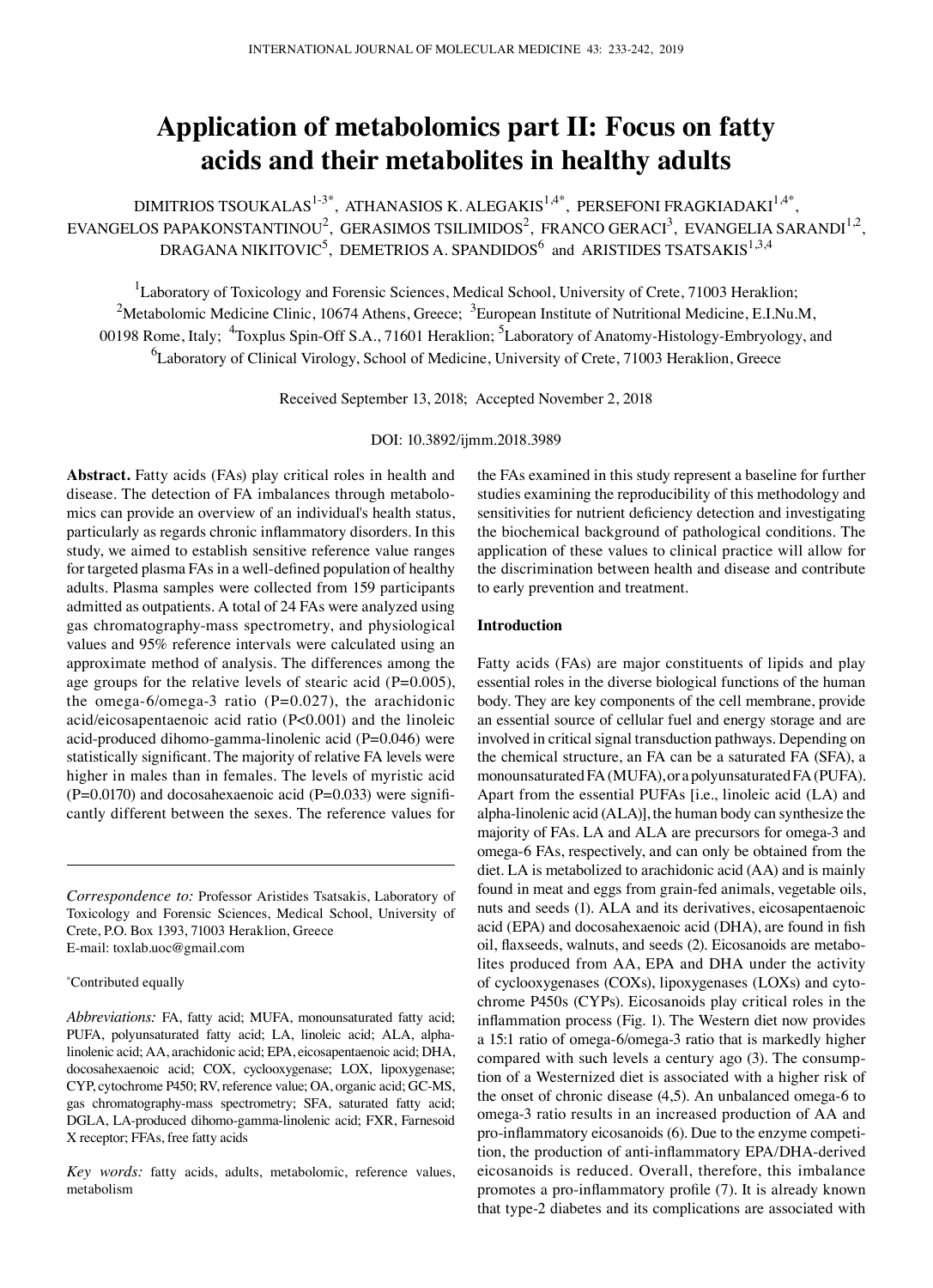lipid metabolism disorder and Farnesoid X receptor (FXR) plays an important role in regulating lipid and glucose metabolism. Liu *et al* demonstrated that the activation of FXR in mice induced the activation of the AMPK-ACC-CPT1 pathway, a signaling pathway promoting fatty acid oxidation and achieving its lipid-lowering effect (8). Additionally, it has been established that in individuals with high-fat diet-induced type 2 diabetes, monounsaturated free fatty acids (FFAs) can serve as a predictive indicator of vascular restenosis following interventional therapy (9). Chronic diseases often occur when inflammation is persistent or has not been effectively resolved (10).

Disorders such as cardiovascular disease, diabetes, several forms of cancer and autoimmune diseases have the hallmarks of chronic non-resolving inflammation, and the altered metabolic pathways play crucial roles that contribute to the pathogenesis of inflammation (11‑14). Genomic studies have contributed to the identification of genes that can affect the risk of these diseases. For example, genetic variations of paraoxonase genes have been shown to be associated with cardiovascular disease and the differential FA composition in human adipose tissue (15). However, the clinical application of these findings is limited due to the fact that genetic alterations do not always manifest as phenotypic variations (16,17). A more targeted approach includes the study of metabolism, particularly the use of tools developed for the study of FA metabolism (18).

The evaluation of the FA status as part of metabolomics profiling can provide invaluable input for the identification of metabolic disruption prior to the onset of symptoms, and can predict disease risk (19-21). Metabolites are products of gene expression regulated by epigenetic factors (e.g., nutrition, stress and exercise). Metabolites reflect the current state of health and provide evidence of previous conditions (22-24). The simultaneous profiling of distinct biological pathways that includes many metabolites can provide an overview of the metabolic status. This approach can be used for the accurate identification of specific biomarkers that correspond to different clinical conditions (25).

The clinical evaluation of the FA levels associated with acquired metabolic diseases requires the generation of sensitive reference values (RVs). RVs limited to a narrow range are necessary for the reliable detection of small differences in FA levels in a population. Population studies have been used to examine baseline FA levels in different populations (26-28). However, variabilities in the evaluation methods used, population characteristics and units used to express the results of FAs (29) hinders the establishment of reference ranges that could be used as complementary diagnostic tools. To the best of our knowledge, the concentration of total FAs (TFAs) in the Greek population has not yet been defined. The findings of a previous study included only selected unsaturated FAs (30). The quantification of many FAs and the assessment of their relative levels can provide a more comprehensive description of FA metabolism than the study of a few selected FAs (19).

A reliable and valid method with which to evaluate the FA composition that can be used in large clinical studies as markers of deficiency or excess is needed (31). Previous clinical studies on the roles of FAs in health and disease have revealed differences in factors, including demographics, the background diet of the study population, the use of supplements, differences in FA analysis methods, variability in clinical parameters and disease background (32,33). Additionally, the levels of FAs must be comparable to a set of RVs that reflect the sociodemographic characteristics of the general population, adjusted for location and dietary habits (34).

As part of a targeted FA profiling approach, we used a highly sensitive method to detect very low quantities of FA molecules. The high resolving power of gas chromatography (GC) and the extended possibility for identification of metabolites inherent in mass spectroscopy (MS) methods can be applied in large-scale studies; the use of these methods results in a short turnaround time for the analysis of samples (35-37). In a previous population study, we used this approach to analyze organic acids (OAs) in healthy Greek individuals and found that we could detect small differences among metabolites (38).

The aim of this study was to evaluate 24 total plasma FAs (i.e., omega-3 and omega-6 PUFAs, MUFAs and SFAs) to obtain a comprehensive quantitative and qualitative assessment of FA values.

## **Materials and methods**

*Subjects.* The 159 participants enrolled in this study were outpatients admitted to a private clinic in Athens in the period of January, 2013 to July, 2015. From each of the participants a blood sample was collected and their medical records were obtained. Patients were eligible for the study if they were healthy, not suffering from any chronic disease, non-obese and fasted. The results of the medical examinations indicated that all study participants were healthy. No chronic diseases were diagnosed in the population, and none of the participants used medication or supplements at the time of the clinic visit. Patients that did not meet the inclusion criteria (e.g., disease, obesity or non-fasting) were not included in this study. All procedures performed in studies involving human participants were under the ethical standards with the 1964 Helsinki declaration and its later amendments, or comparable ethical standards. An informed consent was obtained from all participants for this study according to the EU General Data Protection Regulation (GDPR).

*Chemicals.* Methyl nonadecanoate (74208, Honeywell Fluka™; Honeywell, Seelze, Germany) was used as an internal standard. A mixture of FA methyl esters (47885-U; Supelco-Sigma-Aldrich, St. Louis, MO, USA) was used for the calibration of the standard mixture. All other solvents used were of the highest purity available [methanol, n-hexane (both from Merck KGaA, Darmstadt, Germany), HCl (301721] and 2,6-i-tert-butyl-4-methylphenol (BHT, B1378l) (both from Sigma-Aldrich).

*Sample preparation.* The analysis of TFAs includes the hydrolysis of the ester bonds and the simultaneous formation of FA methyl esters that are separated using GC-MS. Blood samples were obtained from adults following a 12-h fast. The samples were centrifuged at 1,500 x g at 4˚C, and the plasma specimens were stored at -20°C until analysis, but no longer than 24 h to avoid degradation. If hemolysis occurred during collection, the sample was discarded, and blood collection was repeated. Following the addition of the standard internal mixture  $(200 \mu l \text{ methyl nonadecanoate in hexane containing})$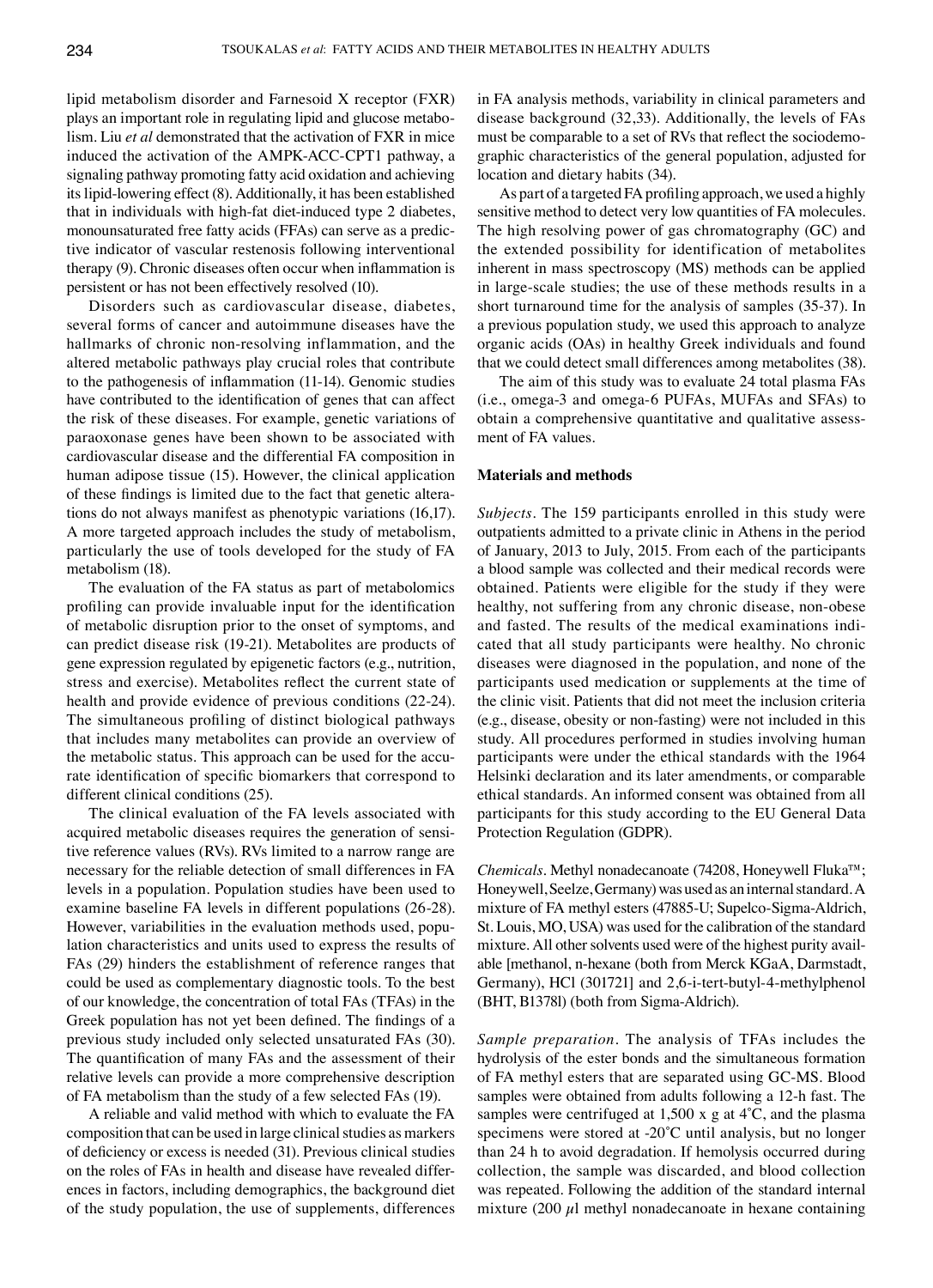

Figure 1. Eicosanoid synthesis pathway. Lipid mediators are generated from omega-3 and omega-6 polyunsaturated fatty acids (PUFAs) in the lipoxygenase (LOX) and cyclooxygenase (COX) pathways. Conversion of precursor omega-3 and omega-6 PUFAs to their derivatives is facilitated by desaturase and elongase in the presence of cofactors. Pro-inflammatory 4-series leukotrienes, 2-series prostaglandins, and thromboxane A2 are derived from AA, and eicosapentaenoic acid (EPA) derived 3‑series prostaglandins, and 5‑series leukotrienes have reduced inflammatory properties. Pro‑resolving lipoxins derive from AA; resolvins, protectins, and maresins are generated from DHA and EPA.

BHT) to 100  $\mu$ l plasma, the FAs were hydrolyzed and derivatized into methyl esters by the addition of 5% v/v methanolic HCl. Transmethylation was performed at 90˚C for 60 min. The samples were then brought to room temperature, and the FA methyl esters were extracted using hexane and transferred to GC injection vials with a crimp cap. As previously described, sample preparation did not include lipid extraction prior to methylation as MS allows the direct detection and identification of FAs in plasma without affecting quantity or quality (39).

*GC*–*MS*. The sample injection volume was 1  $\mu$ l, and helium was used as a carrier gas. The analysis was performed on an Agilent 6890/5975C GC-MS operating in electron ionization mode (Agilent Technologies, Santa Clara, CA, USA). The separation of FA methyl esters was accomplished using an HP-5 ms capillary column (30 m x 250  $\mu$ m x 0.25  $\mu$ m). The initial oven temperature was  $70^{\circ}$ C, the ramp rate was  $4^{\circ}$ C/min, and the final temperature was 290˚C, held for 4 min. The acquisition was in the scan mode.

*Statistical analysis.* The results of the descriptive statistics analysis for the 24 FAs are presented as measures of tendency, including values for minimum, maximum, median, quartiles (1st and 3rd), and 90th percentile and dispersion (95% confidence intervals) were estimated. The sums of the saturated, unsaturated (e.g., MUFA and PUFA), omega-3 and omega-6 FAs were calculated. The FA RVs were set using the approximate 95% confidence intervals for the mean values (mean  $\pm$  1.96 x standard deviation). In cases where negative values were estimated, the lower levels were presented as below zero (<0). Between-group differences in the FA level were tested using the non-parametric Mann-Whitney test for 2 groups and the Kruskal‑Wallis test for >2 groups. A Dunn's t-test followed the Kruskal‑Wallis test for post hoc bivariate comparisons. IBM SPSS Statistics V22.0 software (IBM SPSS, Armonk, NY, USA) was used for the analysis of the data. Levels of a=0.05 was set as cut‑off values for the level of significance.

## **Results**

The evaluation of the FA levels was performed using plasma samples of 159 healthy adults (males, 44.7%, n=71; females, 55.3%, n=88). The mean age  $(\pm$  standard deviation) of the participants was  $39.7 \left( \pm 9.1 \right)$  years. The age distribution did not differ significantly between the sexes (P=0.307) (data not shown). The mean values of BMI and waist circumference were 25.5 and 73 cm, respectively. The samples were divided into 4 groups according to age for the statistical analysis [i.e., adults ≤30 years (16.4%), 31‑40 years (34.6%), 41‑50 years (37.7%) and >50 years (11.3%)].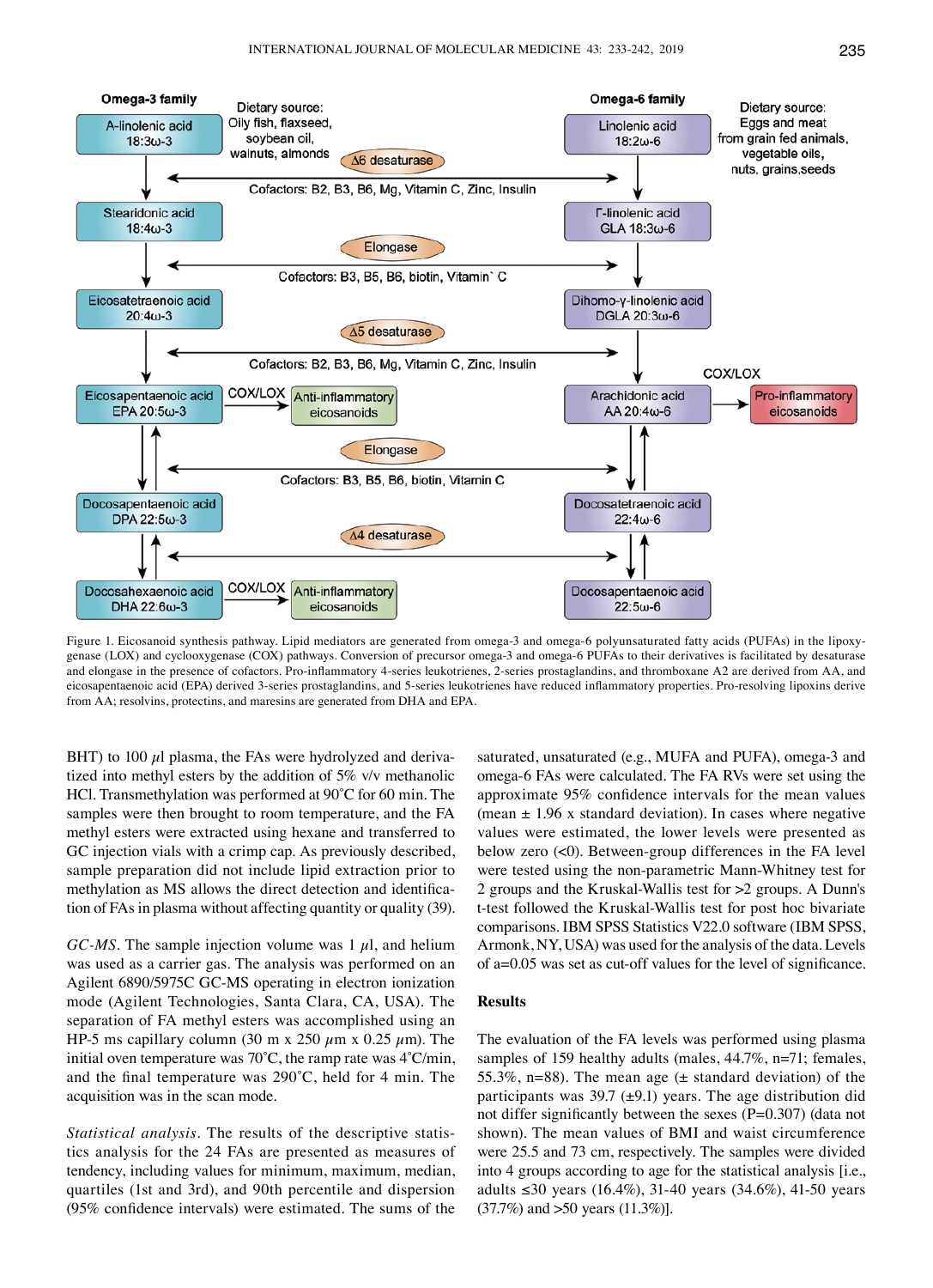| Fatty acids            | Min     | 25     | Median | 75     | 90     | Max     | 95% LL-95% UL |
|------------------------|---------|--------|--------|--------|--------|---------|---------------|
| Total saturated        | 728.7   | 1895.3 | 2169.0 | 2525.2 | 3022.6 | 4192.3  | 1149.1-3349.5 |
| C12:0                  | 0.3     | 6.4    | 13.2   | 22.8   | 41.4   | 66.7    | <0.46.7       |
| C14:0                  | 16.7    | 35.7   | 51.0   | 71.1   | 87.5   | 183.6   | $<0-115.8$    |
| C15:0                  | 3.4     | 10.0   | 12.3   | 15.3   | 20.3   | 39.8    | $3.5 - 23.0$  |
| C16:0                  | 781.3   | 1306.7 | 1478.0 | 1725.2 | 2080.4 | 2704.1  | 806.1-2291.5  |
| C17:0                  | 8.5     | 13.6   | 16.8   | 19.6   | 23.7   | 45.5    | 7.7-26.9      |
| C18:0                  | 8.5     | 528.8  | 625.1  | 702.5  | 771.0  | 1054.7  | 357.0-885.8   |
| C20:0                  | 3.5     | 11.8   | 14.3   | 17.3   | 19.9   | 56.8    | $4.1 - 25.7$  |
| C22:0                  | 7.5     | 29.7   | 35.9   | 44.7   | 50.6   | 76.2    | 14.6-59.4     |
| C24:0                  | 14.1    | 26.1   | 30.6   | 38.4   | 43.2   | 66.6    | 15.3-49.2     |
| <b>MUFAs</b>           | 389.0   | 739.5  | 980.3  | 1302.5 | 1703.9 | 2576.1  | 228.5-1942.4  |
| C14:1                  | 0.0     | 1.0    | 1.0    | 1.0    | 2.7    | 13.2    | <0.4.6        |
| C15:1                  | 0.1     | 1.0    | 1.0    | 1.0    | 13.3   | 40.1    | $<0-15.7$     |
| $C16:1n-7$             | 7.8     | 30.9   | 46.7   | 72.2   | 100.0  | 864.3   | $<0-206.4$    |
| C18:1n-9cis            | 310.7   | 639.2  | 864.5  | 1147.0 | 1471.7 | 2365.1  | 169.6-1734.2  |
| $C20:1n-9$             | 0.1     | 1.0    | 2.0    | 4.0    | 7.6    | 20.4    | $<0-9.1$      |
| $C22:1n-9$             | 0.1     | 1.0    | 1.0    | 1.0    | 1.5    | 26.3    | $<0-5.9$      |
| $C24:1n-9$             | 8.0     | 59.0   | 69.0   | 83.0   | 91.8   | 149.0   | 33.1-108.8    |
| <b>PUFAs</b>           | 968.0   | 1746.1 | 2123.7 | 2574.9 | 3134.3 | 4262.5  | 947.6-3528.0  |
| $C18:2n-6$             | 588.6   | 1141.7 | 1420.5 | 1804.2 | 2216.4 | 3317.3  | 520.8-2494.8  |
| $C18:3n-3$             | $0.8\,$ | 2.5    | 7.7    | 18.1   | 29.4   | 53.4    | $<0-36.2$     |
| $C18:3n-6$             | 0.6     | 3.1    | 9.2    | 21.1   | 32.2   | 58.8    | <0.40.3       |
| $C20:3n-6$             | 24.6    | 73.5   | 96.8   | 124.0  | 160.9  | 269.4   | 17.3-187.8    |
| $C20:4n-6$             | 188.2   | 296.3  | 349.7  | 443.0  | 517.7  | 732.5   | 160.8-587.3   |
| $C22:6n-3$             | 18.9    | 79.0   | 113.2  | 156.1  | 183.7  | 437.7   | $<0-251.2$    |
| $C20:5n-3$             | 9.3     | 27.9   | 34.3   | 54.4   | 91.4   | 245.3   | $<0-123.8$    |
| $C20:3n-3$             | 1.0     | 42.5   | 61.1   | 79.6   | 101.7  | 180.0   | $<0-127.8$    |
| Ratio AA:EPA           | 1.8     | 6.8    | 10.1   | 14.1   | 17.6   | 26.7    | $0.0 - 21.5$  |
| Total ω6               | 880.4   | 1580.1 | 1896.2 | 2307.7 | 2801.7 | 3894.3  | 833.1-3161.1  |
| Total ω3               | 47.4    | 176.8  | 217.3  | 281.3  | 366.3  | 774.6   | 20.9-464.5    |
| $\omega$ 6: $\omega$ 3 | 3.3     | 7.2    | 8.6    | 10.7   | 13.4   | 36.2    | 1.4-17.3      |
| <b>Total FA</b>        | 3097.0  | 4526.1 | 5240.1 | 6244.2 | 8123.7 | 10322.8 | 2639.8-8504.2 |

Table I. Descriptive statistics for plasma fatty acid concentrations  $(\mu \text{mol/l})$ .

Percentiles, tendency values and approximate 95% confidence intervals (95% lower limit (LL) and 95% upper limit (UL) for individual fatty acids and total saturated fatty acids, MUFAs and PUFAs. MUFA, monounsaturated fatty acid; PUFA, polyunsaturated fatty acid; AA, arachidonic acid (20:4n-6); EPA, eicosapentaenoic acid (20:5n-3).

The mean, max, quartiles, 90th percentile and 95% confidence interval of the mean are presented in Table I. Based on these measures, the physiological levels of an individual should be included between 1149.1-3349.5  $\mu$ mol/l for TFAs, 228.5-1942.4  $\mu$ mol/l for MUFAs and 947.6-3528.0  $\mu$ mol/l for PUFAs. A more detailed list of percentiles and quartiles is presented in Table S1.

Table II presents the results of the differences in FA composition among the distinct age groups, expressed as TFA percentage (% TFAs). There was a decreasing trend in the mean relative levels of saturated pentadecanoic acid (C15:0; P=0.031) and stearic acid (C18:0; P=0.005) in the adults from the different age groups. The highest values were found in adults <30 years of age. Conversely, the relative levels of cis-10 pentadecanoic acid (C15:1; P=0.011) increased considerably with age. In other two monosaturated fatty acids there was a statistically significant difference (P<0.05) when median values instead of means were compared. These acids were: Myristoleic acid (C14:1; P=0.050) and dihomo-gamma-linolenic acid (C20:3n6; P=0.046). The decreasing fact with age, was not observable when mean values were presented.

Between ratios the omega-6/omega-3ratios, examined as medians, revealed a significant difference between age groups  $(P=0.027)$ . The decreasing age trend was not clear when mean ratios were presented. with a decreasing trend with the strongest statistically significant finding found for the comparison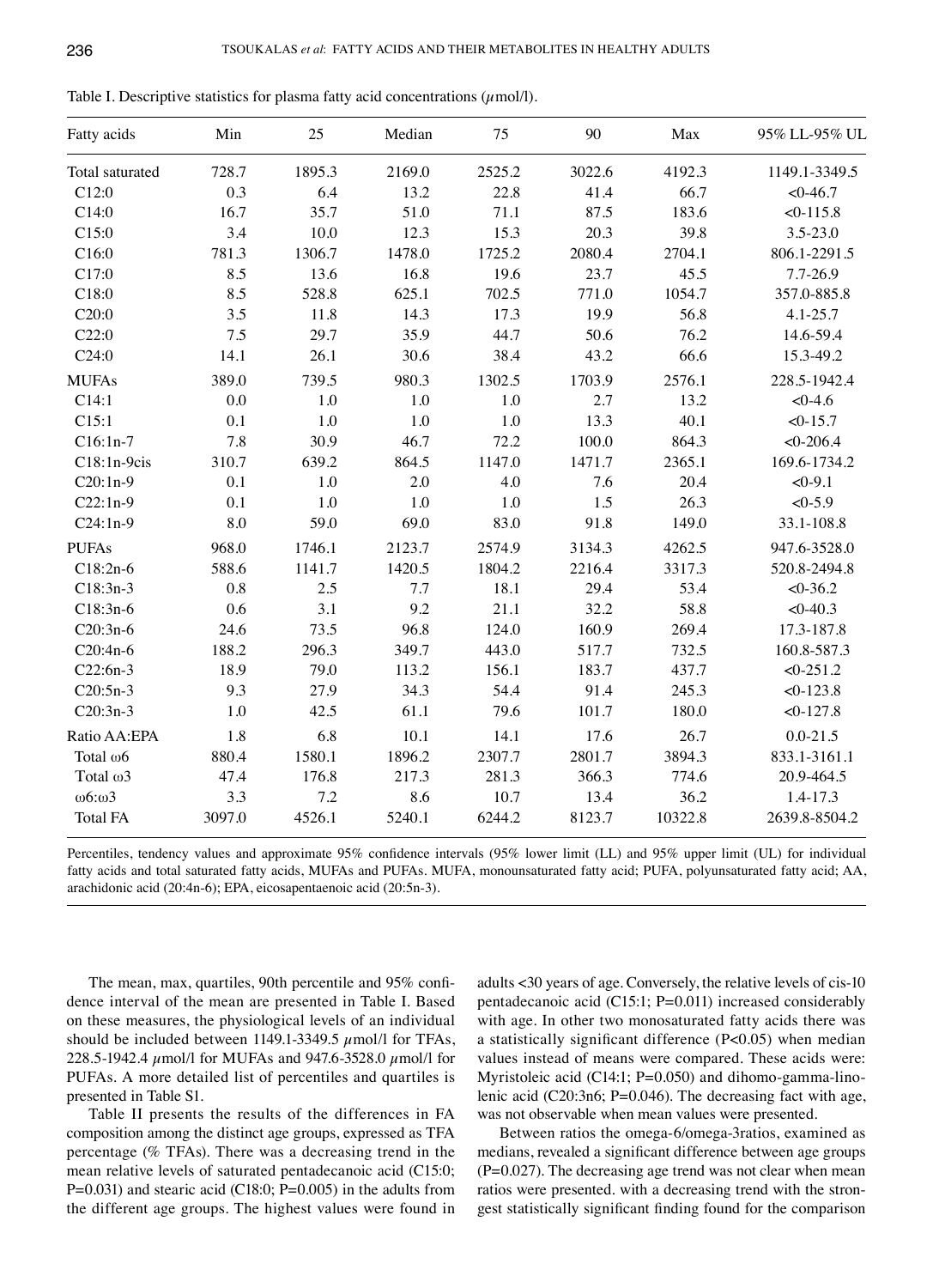|                  | Age groups <sup>a</sup>     |                           |                           |                             |         |  |
|------------------|-----------------------------|---------------------------|---------------------------|-----------------------------|---------|--|
| Fatty acids      | $\leq 30$ years<br>$(n=26)$ | $31-40$ years<br>$(n=55)$ | $41-50$ years<br>$(n=60)$ | $\geq 51$ years<br>$(n=18)$ | P-value |  |
| Total saturated  | 41.3 (4.4)                  | 41.5(5.0)                 | 40.1(5.6)                 | 40.9 (7.4)                  | 0.566   |  |
| C12:0            | 0.3(0.3)                    | 0.3(0.3)                  | 0.3(0.3)                  | 0.3(0.3)                    | 0.722   |  |
| C14:0            | 1(0.4)                      | 1(0.4)                    | 1.1(0.4)                  | 0.9(0.2)                    | 0.193   |  |
| C15:0            | 0.3(0.1)                    | 0.2(0.1)                  | 0.2(0.1)                  | 0.2(0.1)                    | 0.031   |  |
| C16:0            | 28.5(3.0)                   | 28.4(3.5)                 | 27.4(5.5)                 | 27.4(5.1)                   | 0.189   |  |
| C17:0            | 0.3(0.1)                    | 0.3(0.1)                  | 0.3(0.1)                  | 0.3(0.1)                    | 0.090   |  |
| C18:0            | 13.5(3.1)                   | 12.6(4.2)                 | 10.8(3.6)                 | 11.2(4.2)                   | 0.005   |  |
| C20:0            | 0.3(0.1)                    | 0.3(0.1)                  | 0.3(0.1)                  | 0.3(0.1)                    | 0.105   |  |
| C22:0            | 0.6(0.3)                    | 0.7(0.2)                  | 0.7(0.1)                  | 0.7(0.2)                    | 0.719   |  |
| C24:0            | 0.6(0.2)                    | 0.6(0.2)                  | 0.6(0.1)                  | 0.6(0.1)                    | 0.825   |  |
| <b>MUFAs</b>     | 17.9(4.1)                   | 18.9(4.1)                 | 19.6(3.8)                 | 19.3(3.9)                   | 0.144   |  |
| C14:1            | 0.03(0.02)                  | 0.03(0.02)                | 0.02(0.02)                | 0.02(0.01)                  | 0.050   |  |
| C15:1            | 0(0.1)                      | 0.1(0.1)                  | 0.1(0.2)                  | 0.1(0.1)                    | 0.011   |  |
| $C16:1n-7$       | 1(0.5)                      | 1.3(2.3)                  | 1.1(0.6)                  | 0.8(0.3)                    | 0.156   |  |
| $C18:1n-9cis$    | 15.6(3.9)                   | 16.4(3.9)                 | 17.3(3.7)                 | 17.1(3.9)                   | 0.161   |  |
| $C20:1n-9$       | 0.1(0)                      | 0.1(0)                    | 0.1(0.1)                  | 0.1(0.1)                    | 0.219   |  |
| $C22:1n-9$       | 0.05(0.04)                  | 0.06(0.4)                 | 0.05(0.05)                | 0.07(0.06)                  | 0.009   |  |
| $C24:1n-9$       | 1.3(0.4)                    | 1.2(0.4)                  | 1.2(0.4)                  | 1.3(0.3)                    | 0.545   |  |
| <b>PUFAs</b>     | 40.9(3.5)                   | 39.6 (4.4)                | 40.3(4.5)                 | 39.8 (4.6)                  | 0.807   |  |
| C18:2n6          | 27.5(3.8)                   | 26.4(5)                   | 27.2(4.5)                 | 26.9(5.3)                   | 0.835   |  |
| C18:3n3          | 0.2(0.1)                    | 0.2(0.2)                  | 0.2(0.2)                  | 0.2(0.2)                    | 0.913   |  |
| C18:3n6          | 0.2(0.1)                    | 0.2(0.2)                  | 0.2(0.2)                  | 0.2(0.2)                    | 0.745   |  |
| C20:3n6          | 177(0.7)                    | 2(0.7)                    | 1.8(0.6)                  | 1.6(0.5)                    | 0.046   |  |
| C20:4n6          | 7.1(0.9)                    | 7.1(1.4)                  | 6.6(1.8)                  | 6.4(1.1)                    | 0.053   |  |
| C22:6n3          | 2.2(1)                      | 2(0.8)                    | 2.3(1.1)                  | 2.6(0.7)                    | 0.051   |  |
| C20:5n3          | 0.9(0.7)                    | 0.6(0.3)                  | 1(0.7)                    | 1(0.6)                      | 0.006   |  |
| C20:3n3          | 1.1(0.5)                    | 1.2(0.5)                  | 1(0.5)                    | 1(0.5)                      | 0.057   |  |
| Ratio AA:EPA     | 0.2(0.1)                    | 0.3(0.1)                  | 0.2(0.1)                  | 0.2(0.1)                    | < 0.001 |  |
| Total $\omega$ 6 | 36.5(3.7)                   | 35.6(4.8)                 | 35.9(4.3)                 | 35.1(4.9)                   | 0.914   |  |
| Total $\omega$ 3 | 4.4(1.4)                    | 4.1(1.2)                  | 4.4(1.7)                  | 4.8(1.2)                    | 0.244   |  |
| Ratio ω6:ω3      | 0.2(0.1)                    | 0.2(0.1)                  | 0.2(0.1)                  | 0.2(0.1)                    | 0.027   |  |

| Table II. Age group differences in measured FAs as % total FA composition. |  |
|----------------------------------------------------------------------------|--|
|----------------------------------------------------------------------------|--|

FA, fatty acid; MUFA, monounsaturated fatty acid; PUFA, polyunsaturated fatty acid; AA, arachidonic acid (20:4n-6); EPA, eicosapentaenoic acid (20:5n-3). <sup>a</sup>Data for the FA measurements in the age groups are presented as the means (SD).

between the AA/EPA ratio and age (P<0.001); there was a trend in an increasing value in the ratio until 40 years of age, and then a decline in the older participants. The total relative levels of the SFAs, MUFAs and PUFAs expressed as the % ratio of the TFAs were not markedly altered with age in males or females (Fig. 2). Statistically significant differences between the FA composition and sex were found for myristic acid (C14:0; P=0.017 and DPA (C22:6n3; P=0.033) (Table III).

A comparative analysis of the relative FA levels (% TFAs) was performed for our population dataset and a group of Canadian adults (n=826) (27). The interquartile ranges (1st and 3rd quartile) were estimated, and similar levels were found for myristic acid (C14:0), pentadecanoic acid (C15:0), palmitic acid (C16:0) and stearic acid (C18:0) (Fig. 3). Further analysis of the mean relative FA levels compared with the results from 374 healthy Greek individuals from the ATTICA health and nutrition survey revealed similar levels in the majority of the FA groups (30) (Table S2).

# **Discussion**

In the present study, metabolomic profiling of 24 FAs, including omega-3 and omega-6 PUFAs, MUFAs and SFAs was performed on a Greek population of 159 healthy adults to estimate sensitive RV ranges Metabolomic analysis has extensive application in the identification of variations in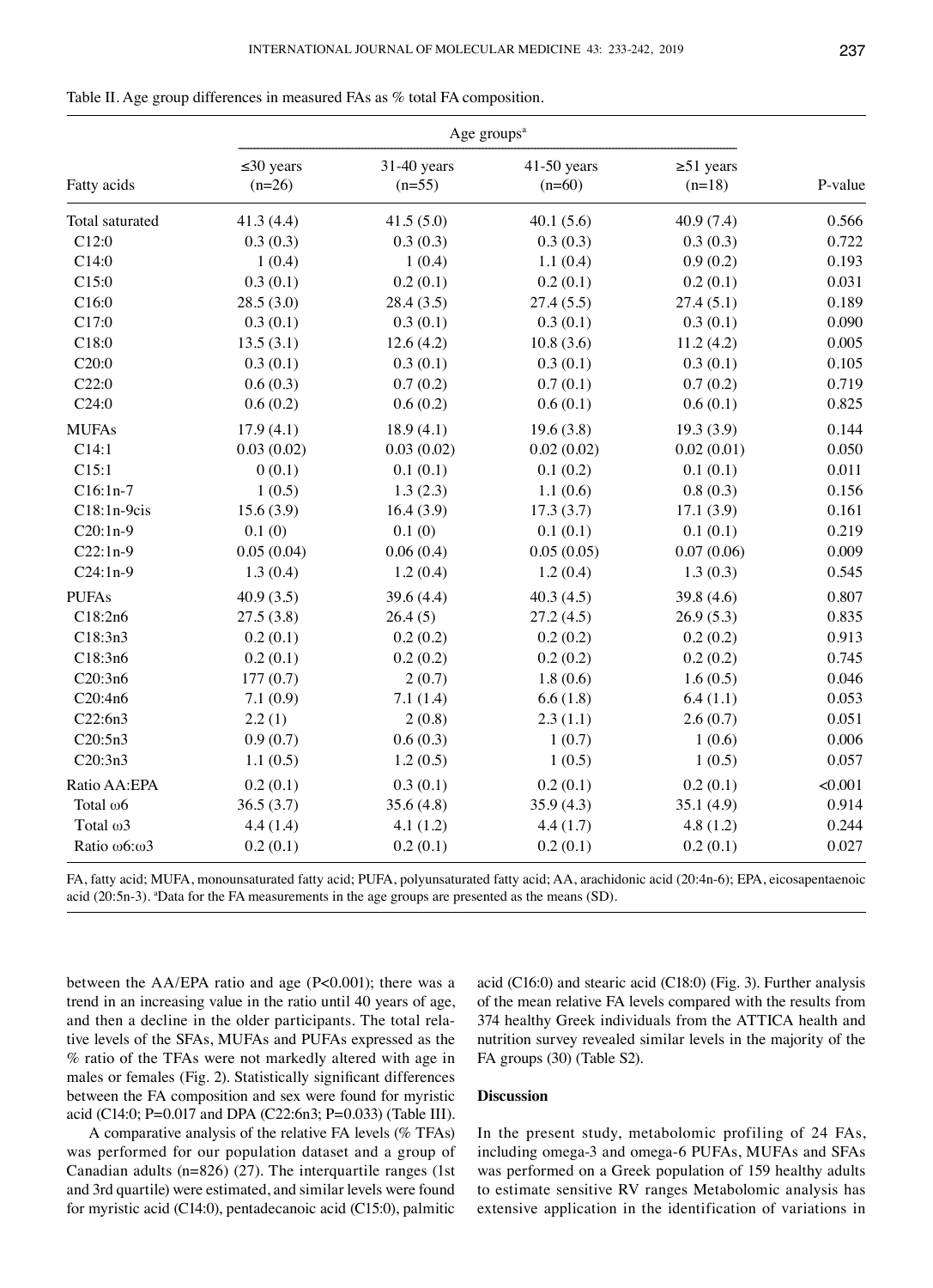|                        | Sex             |         |               |         |         |  |
|------------------------|-----------------|---------|---------------|---------|---------|--|
| Fatty acids            | Female $(n=88)$ |         | Male $(n=71)$ |         |         |  |
|                        | Mean (SD)       | Median  | Mean (SD)     | Median  | P-value |  |
| Total saturated        | 40.6(5.7)       | 39.48   | 41.3(5.1)     | 41.0    | 0.308   |  |
| C12:0                  | 0.3(0.2)        | 0.2     | 0.4(0.3)      | 0.3     | 0.094   |  |
| C14:0                  | 1.0(0.4)        | 0.9     | 1.1(0.4)      | 1.0     | 0.017   |  |
| C15:0                  | 0.2(0.1)        | 0.2     | 0.2(0.1)      | 0.2     | 0.246   |  |
| C16:0                  | 27.7(5.2)       | 27.0    | 28.2 (3.4)    | 27.8    | 0.281   |  |
| C17:0                  | 0.3(0.1)        | 0.3     | 0.3(0.1)      | 0.3     | 0.254   |  |
| C18:0                  | 11.4(3.9)       | 10.3    | 12.5(3.8)     | 12.8    | 0.077   |  |
| C20:0                  | 0.3(0.1)        | 0.3     | 0.3(0.1)      | 0.3     | 0.846   |  |
| C22:0                  | 0.7(0.2)        | 0.7     | 0.7(0.2)      | 0.7     | 0.458   |  |
| C24:0                  | 0.6(0.1)        | 0.6     | 0.6(0.2)      | 0.6     | 0.058   |  |
| <b>MUFAs</b>           | 18.8(3.8)       | 18.6    | 19.4 (4.2)    | 19.0    | 0.528   |  |
| C14:1                  | 0(0.0)          | 0.0     | 0(0.0)        | 0.0     | 0.657   |  |
| C15:1                  | 0.1(0.1)        | $0.0\,$ | 0.1(0.2)      | $0.0\,$ | 0.402   |  |
| $C16:1n-7$             | 1(0.4)          | 0.9     | 1.2(2.1)      | $0.8\,$ | 0.568   |  |
| C18:1n-9cis            | 16.6(3.7)       | 16.4    | 16.8(3.9)     | 16.7    | 0.726   |  |
| $C20:1n-9$             | 0.1(0.1)        | 0.0     | 0.1(0.1)      | 0.0     | 0.849   |  |
| $C22:1n-9$             | 0(0.1)          | $0.0\,$ | 0(0.0)        | 0.0     | 0.300   |  |
| $C24:1n-9$             | 1.2(0.4)        | 1.2     | 1.3(0.4)      | 1.2     | 0.935   |  |
| <b>PUFAs</b>           | 40.6(4.4)       | 41.3    | 39.4(4.3)     | 39.7    | 0.057   |  |
| C18:2n6                | 27.5(4.4)       | 27.7    | 26.2(4.8)     | 26.3    | 0.072   |  |
| C18:3n3                | 0.2(0.2)        | 0.1     | 0.2(0.2)      | 0.2     | 0.337   |  |
| C18:3n6                | 0.2(0.2)        | 0.2     | 0.2(0.2)      | 0.2     | 0.291   |  |
| C20:3n6                | 1.8(0.6)        | 1.8     | 1.9(0.6)      | 1.9     | 0.188   |  |
| C20:4n6                | 6.8(1.5)        | 6.7     | 6.9(1.5)      | 6.8     | 0.572   |  |
| C22:6n3                | 2.3(0.9)        | 2.3     | 2.1(1.0)      | 1.9     | 0.033   |  |
| C20:5n3                | 0.9(0.6)        | 0.7     | 0.8(0.6)      | 0.6     | 0.469   |  |
| C20:3n3                | 1(0.5)          | 1.1     | 1.1(0.5)      | 1.1     | 0.148   |  |
| Ratio AA:EPA           | 0.2(0.1)        | 0.2     | 0.2(0.1)      | 0.2     | 0.392   |  |
| Total ω6               | 36.3(4.4)       | 36.8    | 35.2(4.5)     | 35.3    | 0.127   |  |
| Total ω3               | 4.4(1.5)        | 4.2     | 4.2(1.4)      | 4.0     | 0.186   |  |
| $\omega$ 6: $\omega$ 3 | 0.2(0.1)        | 0.2     | 0.2(0.1)      | 0.2     | 0.318   |  |

| Table III. Sex group differences in measured fatty acids as $%$ total fatty acid composition. |  |  |  |
|-----------------------------------------------------------------------------------------------|--|--|--|
|-----------------------------------------------------------------------------------------------|--|--|--|

MUFA, mono unsaturated fatty acid; PUFA, poly unsaturated fatty acid; AA, arachidonic acid (20:4n-6); EPA, eicosapentaenoic acid (20:5n-3).

metabolite levels caused by nutritional deficiencies or inflammation (19,23,40). It thus can be a valuable tool for assessing the metabolic background of chronic inflammatory disorders prior to the onset of symptoms (41,42).

The approach used in this study focused on the quantification of 24 FAs and evaluation of their relative levels. Thus, it allowed the estimation of intake via different sources and provided a reliable assessment of nutritional status and dietary habits. Unlike dietary frequency questionnaires, FA profiling enables the estimation of dietary intake and endogenous FA synthesis (6). The clinical importance of measuring FAs is associated with their essential roles in inflammation (43).

An analysis of PUFA levels in 1,123 healthy adults by Ferrucci *et al* revealed a strong negative correlation between omega-6/omega-3 ratiosand IL-10, an anti-inflammatory cytokine; omega-3 levels positively correlated with the levels of anti-inflammatory cytokines (44). The results of studies of the associations between omega-3 intake and inflammation suggested that these FAs are associated with the prevention of cardiovascular disease (45,46), Parkinson's symptoms and metabolic state (47). The omega-6/omega-3 ratio has long been used as a representative measure of dietary fat intake with multiple implications for chronic disease severity (48). Most interventional studies on the supplementation of omega-3 FAs in patients with chronic disorders have examined the beneficial anti‑inflammatory properties of these FAs, particularly for rheumatoid arthritis (49). However, dietary recommendations on omega-3 FA intake are not consistent and vary in FA source and dose (33).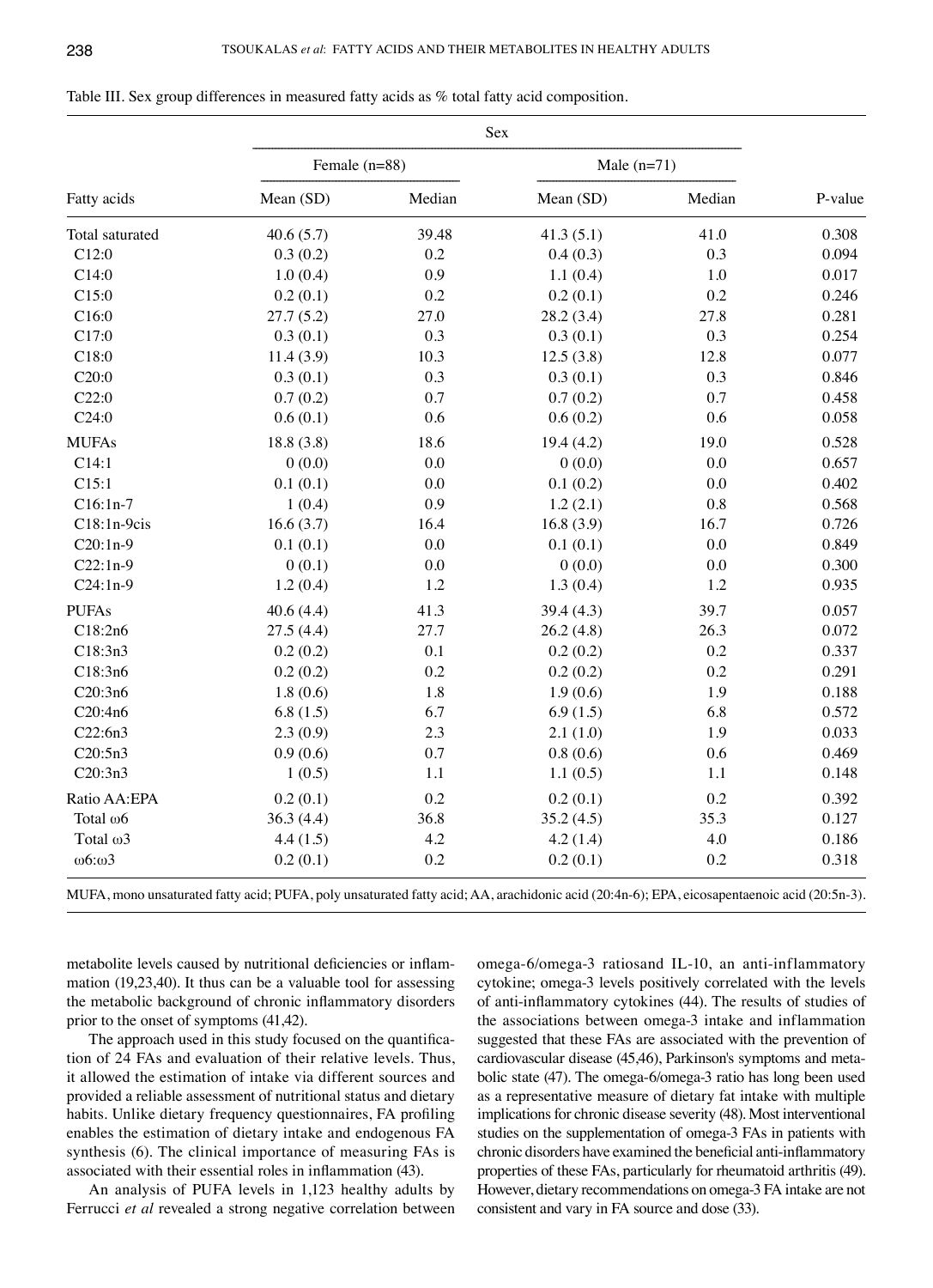

Figure 2. Composition of fatty acids. Percentage total fatty acids per age group in males and females. MUFA, monounsaturated fatty acid; PUFA, polyunsaturated fatty acid; AA, arachidonic acid (20:4n-6); EPA, eicosapentaenoic acid (20:5n-3).

The roles of omega-6 FAs are not yet fully understood (50,51). LA, the major omega-6 FA, has long been regarded as harmful and atherogenic. However, LA may be highly beneficial as part of a low‑SFA diet (50). LA is the precursor of many bioactive molecules, including pro‑inflammatory eicosanoids and inflammation suppression molecules. By contrast, the LA-produced dihomo-gamma-linolenic acid (DGLA) mostly acts as a substrate for anti‑inflammatory molecules. However, at high levels, it is desaturated to AA to participate in the formation of inflammatory eicosanoids (52). Increased levels of DGLA are associated with high insulin levels and insulin resistance in patients with type 2 diabetes (53,54). Our study revealed DGLA RVs of 73.5-124  $\mu$ mol/l in a healthy population. Tissue sensitivity to insulin is associated with the AA/EPA ratio. Thus, AA production is regulated in an insulin-dependent manner. EPA is an AA antagonist and a substrate for anti-inflammatory eicosanoid production (i.e., series-3 prostaglandins, thromboxanes, and 5-series leukotrienes). Therefore, the AA/EPA ratio is a sensitive marker of the balance between omega-6 and omega‑3 and the trend in pro‑inflammatory eicosanoid production (55). High AA/EPA levels are associated with arterial stiffness in patients with obesity and dyslipidemia (56) and acute coronary syndrome; this ratio may be useful as a diagnostic marker for cardiovascular disease (57,58). Our results indicated that the range in values for the AA/EPA ratio was 6.8-14.1 for a healthy population; these values were likely associated with modern dietary habits. Omega-9 MUFAs are produced endogenously from SFAs and are subsequently catalyzed by the delta‑9 desaturase. When insulin levels or insulin resistance are elevated, the inhibition of desaturase results in elevated levels of palmitic and stearic acid. Hence, FA composition and desaturase activity are associated with insulin resistance (54). Compared with intake of a diet high in carbohydrates, the consumption of a MUFA-rich diet is associated with beneficial effects on values for metabolic



Figure 3. Total saturated fatty acids. Levels of total saturated fatty acids 14:0, 15:0 (upper panel) and 16:0, 18:0 (bottom panel) in our population and in healthy Canadian adults [marked with an asterisk (\*) (27)].

parameters including blood pressure, glycemic levels, and serum lipids (59).

One strength of this study was the presentation of RV results as FA concentrations. These results can be compared and applied in future clinical studies. To eliminate differences in total FA levels among individuals that could affect the FA profiling results, differences among age groups and sex were evaluated using relative values within the FA pool. In most similar studies, RVs are reported as percent composition; the value of each FA depends on the relative levels of the other measured FAs. However, this type of approach is more appropriate for nutrition studies or comparisons between groups in a well‑defined population in which FA values are affected by total FAs. The use of concentration values is a more reliable approach for the study of the direct associationbetween a specific FA and a biological mechanism or outcome, and thus can be used as biomarkers (60).

The assessment of FA composition can be performed in adipose tissue, erythrocytes, platelets, whole blood and plasma (29). Circulating FAs mainly reflect the dietary intake several weeks before sampling. FA values obtained from erythrocytes and adipose tissue reveal habits of months and years, respectively. Plasma contains all lipid fractions, including triglycerides, cholesteryl esters and free FAs. To achieve an overall evaluation of FA levels, the total FA composition should be assessed (61). Consistent with this requirement, we used a GC-MS method in this study; the lipid fractions were hydrolyzed, and the FAs were esterified to methylesters, which allowed estimation of the total FAs contained in plasma (37).

This study had some limitations. As the population consisted of Greek individuals, the results should be interpreted with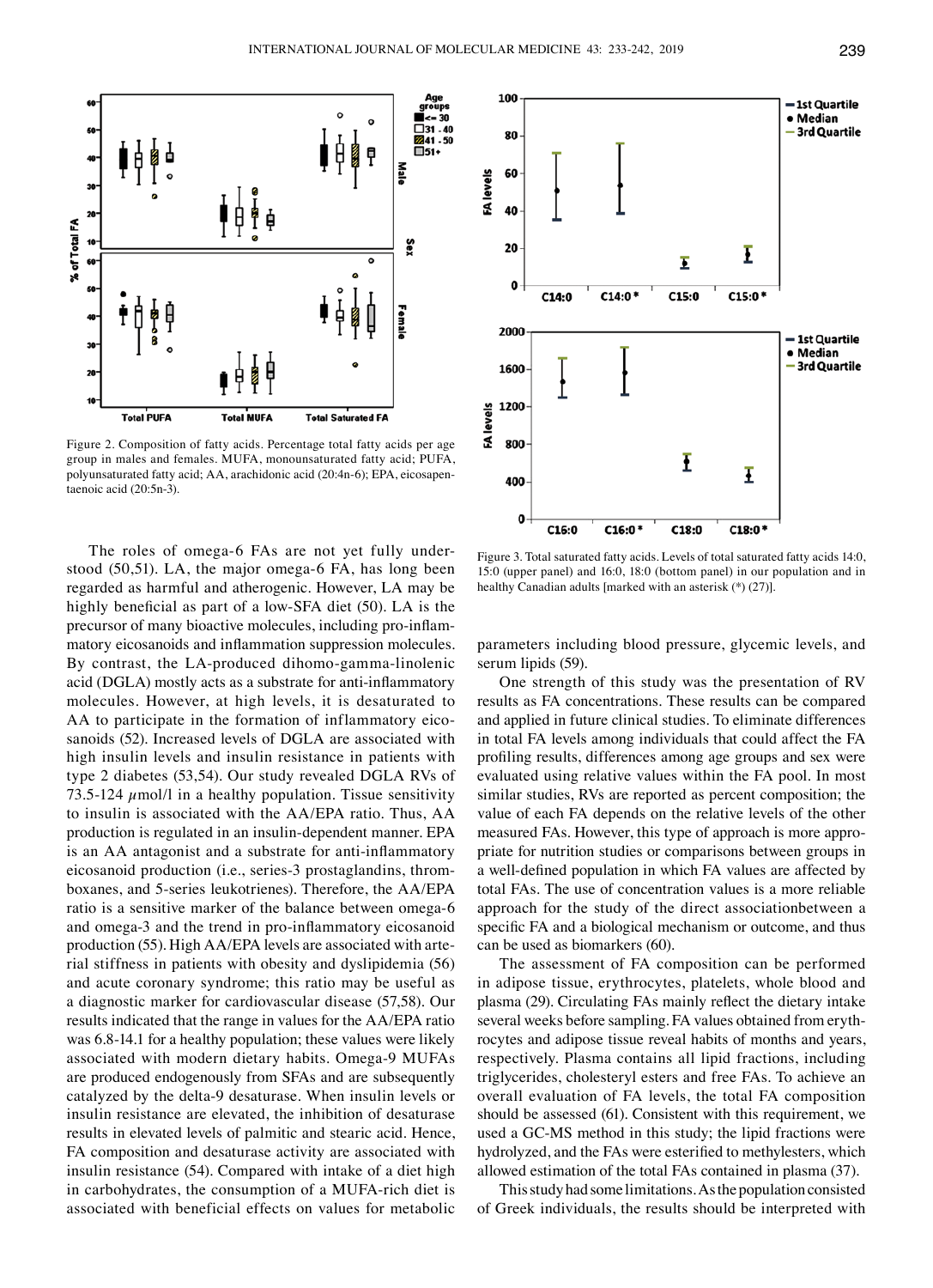caution when applied to individuals from other geographical areas. In a systematic review, Stark *et al* found wide fluctuations in physiological blood FA levels between individuals around the globe, particularly for EPA and DHA; different dietary habits accounted for most of the differences (26). FA levels are primarily affected by dietary habits. This association can be illustrated by the elevated levels of stearic acid (P=0.005) and omega-6/omega-3 ratios (P=0.027) found in the participants <30 years of age (Table I). Adults in this age group tend to consume carbohydrate-rich diets with a low or no intake of vegetables, fruits, nuts, fish and other sources of beneficial fats (62). Compared with the male participants, female participants in the age group >30 years had lower total SFA and increased MUFA levels (Fig. 2). However, there were no between-group differences in PUFA levels for age or sex. The differences in the AA/EPA ratio (P<0.0001) and in DGLA  $(P=0.046)$  also indicated the effects of diet on the metabolic profile results (63). Many of the plasma FA concentrations found in a study of healthy adults in Canada were similar to the RV results observed in our population (27). The results for myristic acid, pentadecanoic acid, palmitic acid, and stearic acid were almost identical between the two datasets (Fig. 3). Therefore, despite demographic differences, the levels of some FAs may be similar among populations and can thus be used as biomarkers.

In the healthy Greek population examined in the ATTICA study, the results for the relative levels of the major FAs were also very similar to the results of our study (30). The mean relative values for total omega-6 (33.75%) and total omega-3 (2.66%) were identical to the values for our population set (35.74 and 4.32%), respectively. The results for AA (5.17%) and DHA (1.56%) were also not markedly different from the results obtained in our study (6.82 and 2.2%, respectively) (Table S2). The ATTICA sample size was larger, and the FAs were evaluated using a different laboratory method. However, the results of this comparison with the results of the ATTICA study emphasizes the strength of the metabolomics approach and the consistency among population sets. Even though we cannot extrapolate our findings to other populations, results from previous and present studies highlight the value of metabolomics and FAs for biomarker identification.

In conclusion, the identification of FA imbalances through metabolomics analysis will allow the early detection of metabolism dysfunction. Its application may be useful for both the diagnosis and prevention of chronic inflammatory diseases. The data of this study contribute to the establishment of sensitive RVs for FAs. These RVs can be combined with the RVs for organic acids (38) and can be examined in clinical studies to assess their validity and reliability as biomarkers for various chronic diseases in different populations. For successful application to clinical practice, further research based on the current approach is required in order to develop a standardized methodology and RVs for panels of FAs.

## **Acknowledgements**

The authors would like to thank all the administrative, technical and medical staff of Toxplus, the Metabolomic Clinic, and the Laboratory of Toxicology for their dedicated involvement in this study.

## **Funding**

This study was funded by Metabolomic Clinic S.A. and Toxplus S.A. and supported by the Special Research Account of University of Crete (ELKE nos. 4602, 4920 and 3963).

#### **Availability of data and materials**

The datasets presented in this study are available from the corresponding author upon reasonable request.

## **Authors' contributions**

DT, AT and DAS conceived and designed the study; DT and GT collected the samples and performed clinical measurements; EP performed the serum FA targeted metabolomic analysis; PF and ES performed the data processing and quality control assessment; AKA, DN and FG performed the statistical analysis. All authors reviewed and approved the manuscript before submission.

## **Ethics approval and consent to participate**

All procedures performed in studies involving human participants were under the ethical standards with the 1964 Helsinki declaration and its later amendments, or comparable ethical standards. An informed consent was obtained from all participants for this study according to the EU General Data Protection Regulation (GDPR).

#### **Patient consent for publication**

Not applicable.

## **Competing interests**

DAS is the Editor-in-Chief for the journal, but had no personal involvement in the reviewing process, or any influence in terms of adjudicating on the final decision, for this article.

#### **References**

- 1. Daley CA, Abbott A, Doyle PS, Nader GA and Larson S: A review of fatty acid profiles and antioxidant content in grass-fed and grain-fed beef. Nutr J 9: 10, 2010.
- 2. Kris‑Etherton PM, Harris WS and Appel LJ; Nutrition Committee: Fish consumption, fish oil, omega-3 fatty acids, and cardiovascular disease. Arterioscler Thromb Vasc Biol 23: e20-e30, 2003.
- 3. Blasbalg TL, Hibbeln JR, Ramsden CE, Majchrzak SF and Rawlings RR: Changes in consumption of omega-3 and omega-6 fatty acids in the United States during the 20th century. Am J Clin Nutr 93: 950-962, 2011.
- 4. Bosma‑den Boer MM, van Wetten ML and Pruimboom L: Chronic inflammatory diseases are stimulated by current lifestyle: How diet, stress levels and medication prevent our body from recovering. Nutr Metab (Lond) 9: 32, 2012.
- 5. Engin AB, Tsatsakis AM, Tsoukalas D and Engin A: Do flavanols-rich natural products relieve obesity-related insulin resistance? Food Chem Toxicol 112: 157-167, 2018.
- 6. Simopoulos AP and DiNicolantonio JJ: The importance of a balanced ω-6 to ω-3 ratio in the prevention and management of obesity. Open Heart 3: e000385, 2016.
- 7. Patterson E, Wall R, Fitzgerald GF, Ross RP and Stanton C: Health implications of high dietary omega-6 polyunsaturated Fatty acids. J Nutr Metab 2012: 539426, 2012.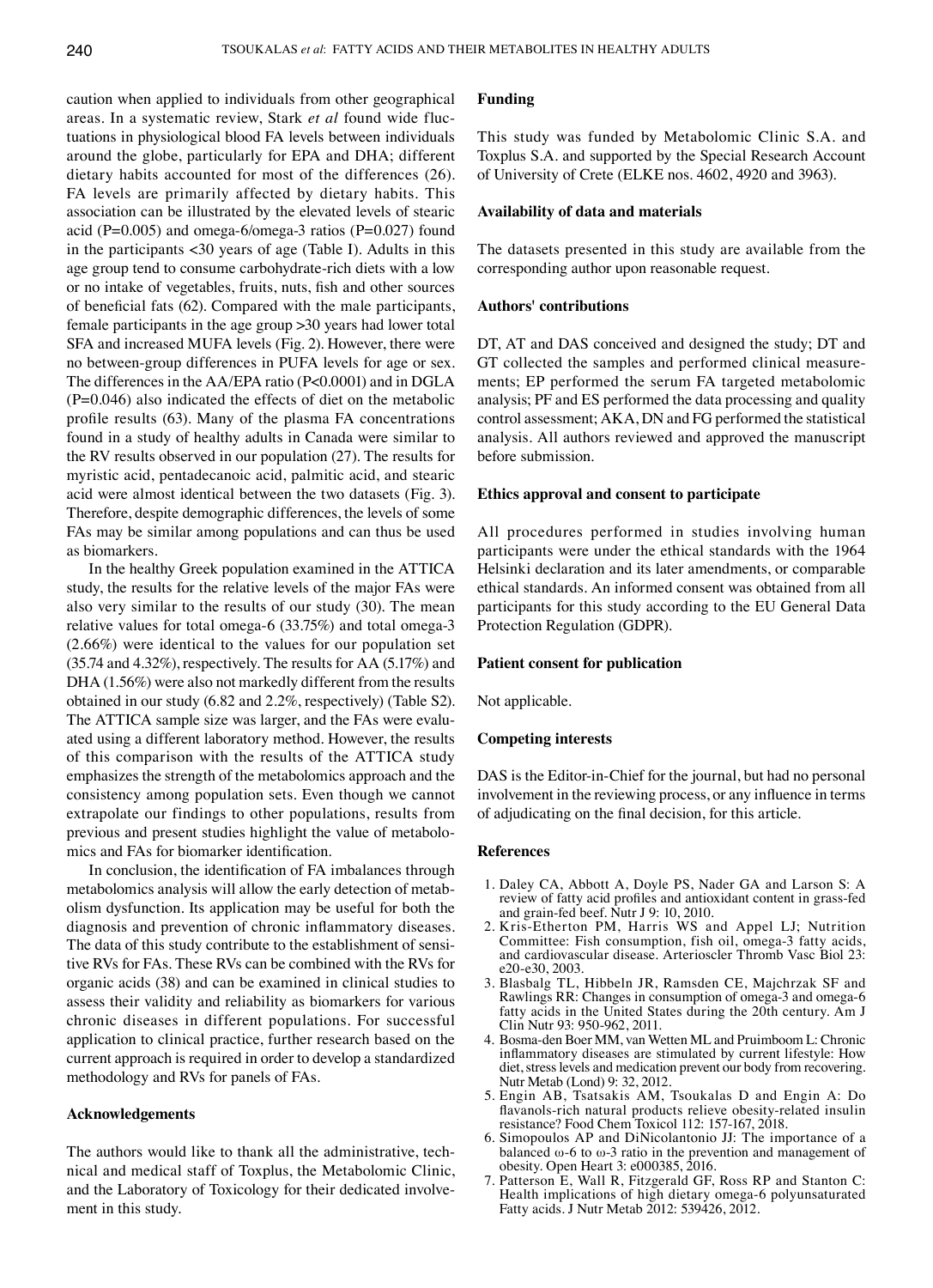- 8. Liu Y, Song A, Yang X, Zhen Y, Chen W, Yang L, Wang C and Ma H: Farnesoid X receptor agonist decreases lipid accumulation by promoting hepatic fatty acid oxidation in db/db mice. Int J Mol Med 42: 1723-1731, 2018.
- 9. Feng L, Dou C, Wang J, Jiang C, Ma X and Liu J: Upregulated 14 3 3β aggravates restenosis by promoting cell migration following vascular injury in diabetic rats with elevated levels of free fatty acids. Int J Mol Med 42: 1074-1085, 2018.
- 10. Nathan C and Ding A: Nonresolving inflammation. Cell 140: 871-882, 2010.
- 11. Tabas I: Macrophage death and defective inflammation resolution in atherosclerosis. Nat Rev Immunol 10: 36-46, 2010.
- 12. Chimenti MS, Triggianese P, Conigliaro P, Candi E, Melino G and Perricone R: The interplay between inflammation and metabolism in rheumatoid arthritis. Cell Death Dis 6: e1887, 2015.
- 13. Roxburgh CS and McMillan DC: Cancer and systemic inflammation: Treat the tumour and treat the host. Br J Cancer 110: 1409-1412, 2014.
- 14. Donath MY and Shoelson SE: Type 2 diabetes as an inflammatory disease. Nat Rev Immunol 11: 98-107, 2011.
- 15. Zafiropoulos A, Linardakis M, Jansen EHJM, Tsatsakis AM, Kafatos A and Tzanakakis GN: Paraoxonase 1 R/Q alleles are associated with differential accumulation of saturated versus 20:5n3 fatty acid in human adipose tissue. J Lipid Res 51: 1991-2000, 2010.
- 16. Nicholson JK: Global systems biology, personalized medicine and molecular epidemiology. Mol Syst Biol 2: 52, 2006.
- 17. Karczewski KJ and Snyder MP: Integrative omics for health and disease. Nat Rev Genet 19: 299-310, 2018.
- 18. Wenk MR: The emerging field of lipidomics. Nat Rev Drug Discov 4: 594-610, 2005.
- 19. Zhao L, Ni Y, Ma X, Zhao A, Bao Y, Liu J, Chen T, Xie G, Panee J, Su M, *et al*: A panel of free fatty acid ratios to predict the development of metabolic abnormalities in healthy obese individuals. Sci Rep 6: 28418, 2016.
- 20. Matthan NR, Ooi EM, Van Horn L, Neuhouser ML, Woodman R and Lichtenstein AH: Plasma phospholipid fatty acid biomarkers of dietary fat quality and endogenous metabolism predict coronary heart disease risk: A nested case-control study within the Women's Health Initiative observational study. J Am Heart Assoc 3: 14-16, 2014.
- 21. Harris WS, Luo J, Pottala JV, Margolis KL, Espeland MA and Robinson JG: Red blood cell fatty acids and incident diabetes mellitus in the women's health initiative memory study. PLoS One 11: e0147894, 2016.
- 22. Shaw J: Fathoming metabolism. The study of metabolites does an end run around genomics to provide telling clues to your future health. Harv Mag 3: 27-31, 2011.
- 23. Wang TJ, Larson MG, Vasan RS, Cheng S, Rhee EP, McCabe E, Lewis GD, Fox CS, Jacques PF, Fernandez C, *et al*: Metabolite profiles and the risk of developing diabetes. Nat Med 17: 448‑453, 2011.
- 24. Cheng S, Larson MG, Mccabe EL, Murabito JM, Rhee EP, Ho JE, Jacques PF, Ghorbani A, Magnusson M, Souza AL, *et al*: Distinct metabolomic signatures are associated with longevity in humans. Nat Commun 6: 6791, 2015.
- 25. Clish CB: Metabolomics: An emerging but powerful tool for precision medicine. Cold Spring Harb Mol Case Stud 1: a000588, 2015.
- 26. Stark KD, Van Elswyk ME, Higgins MR, Weatherford CA and Salem <sup>N</sup> Jr: Global survey of the omega-3 fatty acids, docosa- hexaenoic acid and eicosapentaenoic acid in the blood stream of healthy adults. Prog Lipid Res 63: 132-152, 2016.
- 27. Abdelmagid SA, Clarke SE, Nielsen DE, Badawi A, El-Sohemy A, Mutch DM and Ma DW: Comprehensive profiling of plasma fatty acid concentrations in young healthy Canadian adults. PLoS One 10: e0116195, 2015.
- 28. Perreault M, Roke K, Badawi A, Nielsen DE, Abdelmagid SA, El‑Sohemy A, Ma DW and Mutch DM: Plasma levels of 14:0, 16:0, 16:1n-7, and 20:3n-6 are positively associated, but 18:0 and 18:2n‑6 are inversely associated with markers of inflammation in young healthy adults. Lipids 49: 255-263, 2014.
- 29. Risé P, Eligini S, Ghezzi S, Colli S and Galli C: Fatty acid composition of plasma, blood cells and whole blood: Relevance for the assessment of the fatty acid status in humans. Prostaglandins Leukot Essent Fatty Acids 76: 363-369, 2007.
- 30. Kalogeropoulos N, Panagiotakos DB, Pitsavos C, Chrysohoou C, Rousinou G, Toutouza M and Stefanadis C: Unsaturated fatty acids are inversely associated and n-6/n-3 ratios are positively related to inflammation and coagulation markers in plasma of apparently healthy adults. Clin Chim Acta 411: 584-591, 2010.
- 31. Baum SJ: A survey of internists and cardiologists: Are discoveries in fatty acids truly being translated into clinical practice? Prostaglandins Leukot Essent Fatty Acids 88: 3-4, 2013.
- 32. Hudita A, Galateanu B, Dinescu S, Costache M, Dinischiotu A, Negrei C, Stan M, Tsatsakis A, Nikitovic D, Lupuliasa D, *et al*: In vitro effects of cetylated fatty acids mixture from celadrin on chondrogenesis and inflammation with impact on osteoarthritis. Cartilage: May 1, 2018 (Epub ahead of print). doi: 10.1177/1947603518775798.
- 33. Weylandt KH, Serini S, Chen YQ, Su HM, Lim K, Cittadini A and Calviello G: Omega-3 polyunsaturated fatty acids: The way forward in times of mixed evidence. Biomed Res Int 2015: 143109, 2015.
- 34. Simopoulos AP: An increase in the Omega-6/Omega-3 fatty acid ratio increases the risk for obesity. Nutrients 8: 128, 2016.
- 35. Yang YJ, Choi MH, Paik MJ, Yoon HR and Chung BC: Gas chromatographic-mass spectrometric determination of plasma saturated fatty acids using pentafluorophenyldimethylsilyl derivatization. J Chromatogr B Biomed Sci Appl 742: 37-46, 2000.
- 36. Ruiter AF, Ackermans MT and Endert E: Simultaneous gas chromatographic determination of concentration and isotopic enrichment of fatty acids in human plasma using flame ionization and mass spectrometric detection. J Chromatogr B Biomed Sci Appl 759: 169-174, 2001.
- 37. Ecker J, Scherer M, Schmitz G and Liebisch G: A rapid GC-MS method for quantification of positional and geometric isomers of fatty acid methyl esters. J Chromatogr B Analyt Technol Biomed Life Sci 897: 98-104, 2012.
- 38. Tsoukalas D, Alegakis A, Fragkiadaki P, Papakonstantinou E, Nikitovic D, Karataraki A, Nosyrev AE, Papadakis EG, Spandidos DA, Drakoulis N, *et al*: Application of metabolomics: Focus on the quantification of organic acids in healthy adults. Int J Mol Med 40: 112-120, 2017.
- 39. Stellaard F, ten Brink HJ, Kok RM, van den Heuvel L and JakobsC: Stable isotope dilution analysis of very long chain fatty acids in plasma, urine and amniotic fluid by electron capture negative ion mass fragmentography. Clin Chim Acta 192: 133-144, 1990.
- 40. Cheng S, Rhee EP, Larson MG, Lewis GD, McCabe EL, Shen D, Palma MJ, Roberts LD, Dejam A, Souza AL, *et al*: Metabolite profiling identifies pathways associated with metabolic risk in humans. Circulation 125: 2222-2231, 2012.
- 41. Calder PC, Albers R, Antoine JM, Blum S, Bourdet-Sicard R, Ferns GA, Folkerts G, Friedmann PS, Frost GS, Guarner F, *et al*: Inflammatory disease processes and interactions with nutrition. Br J Nutr 101 (Suppl 1): S1-S45, 2009.
- 42. Holmes E, Wilson ID and Nicholson JK: Metabolic phenotyping in health and disease. Cell 134: 714-717, 2008.
- 43. Galli C and Calder PC: Effects of fat and fatty acid intake on inflammatory and immune responses: A critical review. Ann Nutr Metab 55: 123-139, 2009.
- 44. Ferrucci L, Cherubini A, Bandinelli S, Bartali B, Corsi A, Lauretani F, Martin A, Andres-Lacueva C, Senin U and Guralnik JM: Relationship of plasma polyunsaturated fatty acids to circulating inflammatory markers. J Clin Endocrinol Metab 91: 439-446, 2006.
- 45. Bersch-Ferreira ÂC, Sampaio GR, Gehringer MO, Ross-Fernandes MB, Kovacs C, Alves R, Pereira JL, Magnoni CD, Weber B and Rogero MM: Association between polyunsaturated fatty acids and inflammatory markers in patients in secondary prevention of cardiovascular disease. Nutrition 37: 30-36, 2017.
- 46. Harris WS, Del Gobbo L and Tintle NL: The Omega‑3 Index and relative risk for coronary heart disease mortality: Estimation from 10 cohort studies. Atherosclerosis 262: 51-54, 2017.
- 47. Taghizadeh M, Tamtaji OR, Dadgostar E, Daneshvar Kakhaki R, Bahmani F, Abolhassani J, Aarabi MH, Kouchaki E, Memarzadeh MR and Asemi Z: The effects of omega-3 fatty acids and vitamin E co-supplementation on clinical and metabolic status in patients with Parkinson's disease: A randomized, double-blind, placebo-controlled trial. Neurochem Int 108: 183-189, 2017.
- 48. Simopoulos AP: The importance of the omega-6/omega-3 fatty acid ratio in cardiovascular disease and other chronic diseases. Exp Biol Med (Maywood) 233: 674-688, 2008.
- 49. Miles EA and Calder PC: Influence of marine n-3 polyunsaturated fatty acids on immune function and a systematic review of their effects on clinical outcomes in rheumatoid arthritis. Br J Nutr 107 (Suppl 2): S171-S184, 2012.
- 50. Farvid MS, Ding M, Pan A, Sun Q, Chiuve SE, Steffen LM, Willett WC and Hu FB: Dietary linoleic acid and risk of coronary heart disease: A systematic review and meta-analysis of prospective cohort studies. Circulation 130: 1568-1578, 2014.